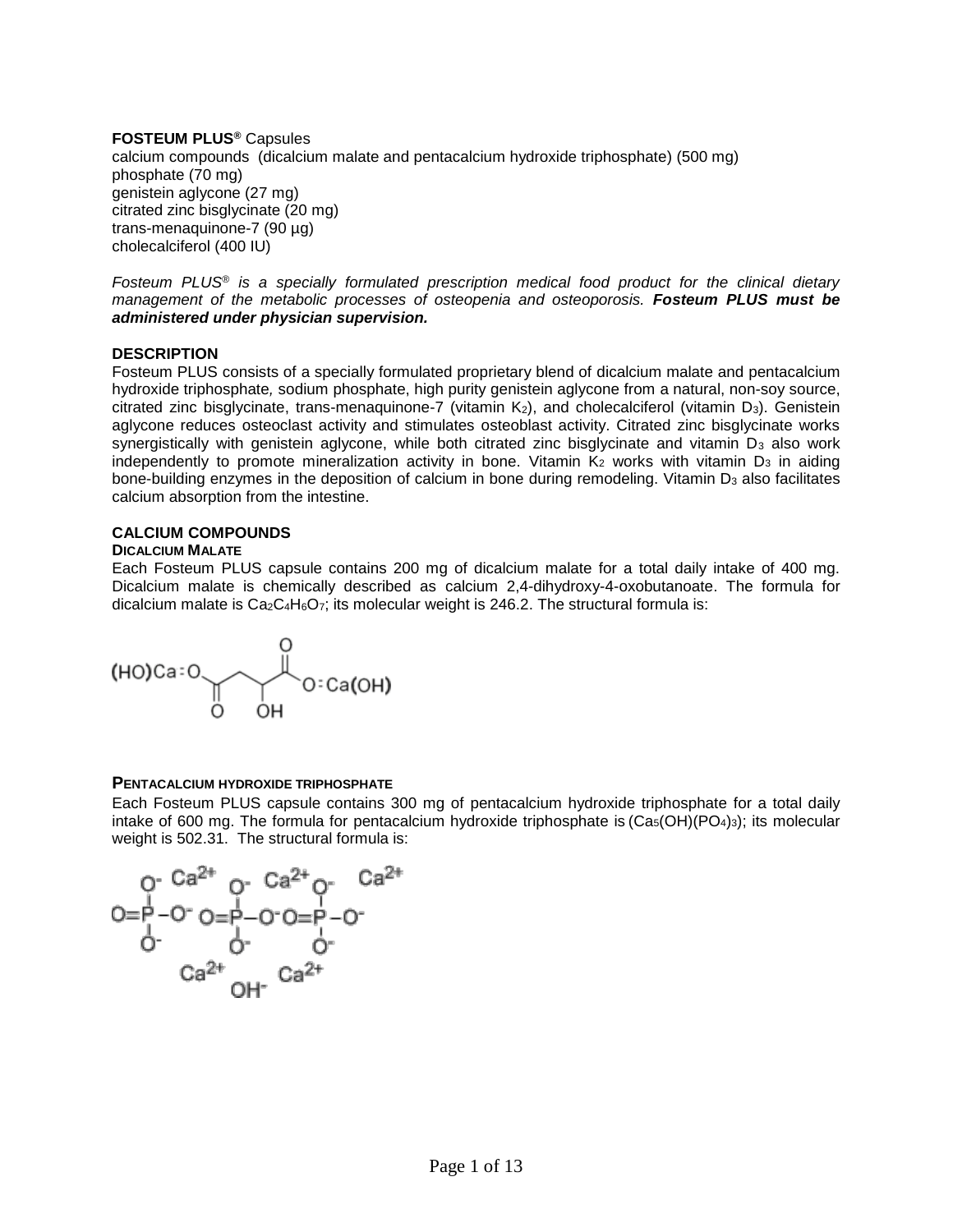### **PHOSPHATE**

Each Fosteum PLUS capsule contains 70 mg of phosphate for a total daily intake of 140 mg phosphate. Twenty-three (23) mg comes from sodium phosphate dibasic and 47 mg comes from pentacalcium hydroxide triphosphate (see above for structural formula). The empirical formula for sodium phosphate dibasic is Na2HPO4; its molecular weight is 141.96. The structural formula is:

$$
N^{\text{a}^+} \quad \text{OH} \\ \text{O} \quad \text{O} \\ \text{O} \quad \text{P} = 0 \\ \text{Na}^+ \quad \text{O} \\ \text{O}
$$

#### **GENISTEIN AGLYCONE**

Each Fosteum PLUS capsule contains 27 mg of genistein aglycone (genistein), isolated from a botanical non-soy source, for a total daily intake of 54 mg. In clinical trials, this level of intake was shown to increase bone mineral density (BMD). Genistein is chemically described as 4',5,7-trihydroxyisoflavone or 5,7-dihydroxy-3-(4-hydroxyphenyl)-4H-1-benzopyran-4-one. It is the aglycone form of the glucoside isoflavone molecule genistein. The formula of genistein is  $C_{15}H_{10}O_5$ : The molecular weight is 270.2. The structural formula is:



#### **CITRATED ZINC BISGLYCINATE**

Each Fosteum PLUS capsule contains 20 mg citrated zinc bisglycinate, a glycine amino acid chelate of zinc, formed in the presence of citric acid that provides approximately 4 mg of elemental zinc per capsule. Zinc is an essential mineral co-factor required by enzymes involved in bone metabolism and has important physiological functions in other tissues throughout the body. Elemental zinc has also been shown to have synergistic effects with genistein on bone formation. This zinc bisglycinate, formed in the presence of citric acid, has been shown to have improved absorption over inorganic zinc salts, such as zinc sulfate. Zinc bisglycinate, a chelate of zinc, is complex with an empirical formula of  $C_4H_8O_4Zn$ ; its molecular weight is 215.5. The structural formula is:



When generated in the presence of citric acid, citrate and glycinate ions (not shown) participate in this structure, forming citrated zinc bisglycinate, contributing to the complexity of the molecule.

#### **TRANS-MENAQUINONE-7**

Each Fosteum PLUS capsule contains 90  $\mu$ g of vitamin K<sub>2</sub> as pure trans-menaquinone-7 crystals for a total daily intake of 180 µg. Vitamin  $K_2$  is chemically described as  $2-[2E, 6E, 10E, 14E, 18E, 22E)$ -3,7,11,15,19,23,27-hepta-methyloctacosa-2,6,10,14,18,22,26-heptaenyl]-3-methylnaphthalene-1,4-dione (IUPAC convention) The formula for menaquinone-7 is  $C_{46}H_{64}O_2$ ; its molecular weight is 649.0. The structural formula is:

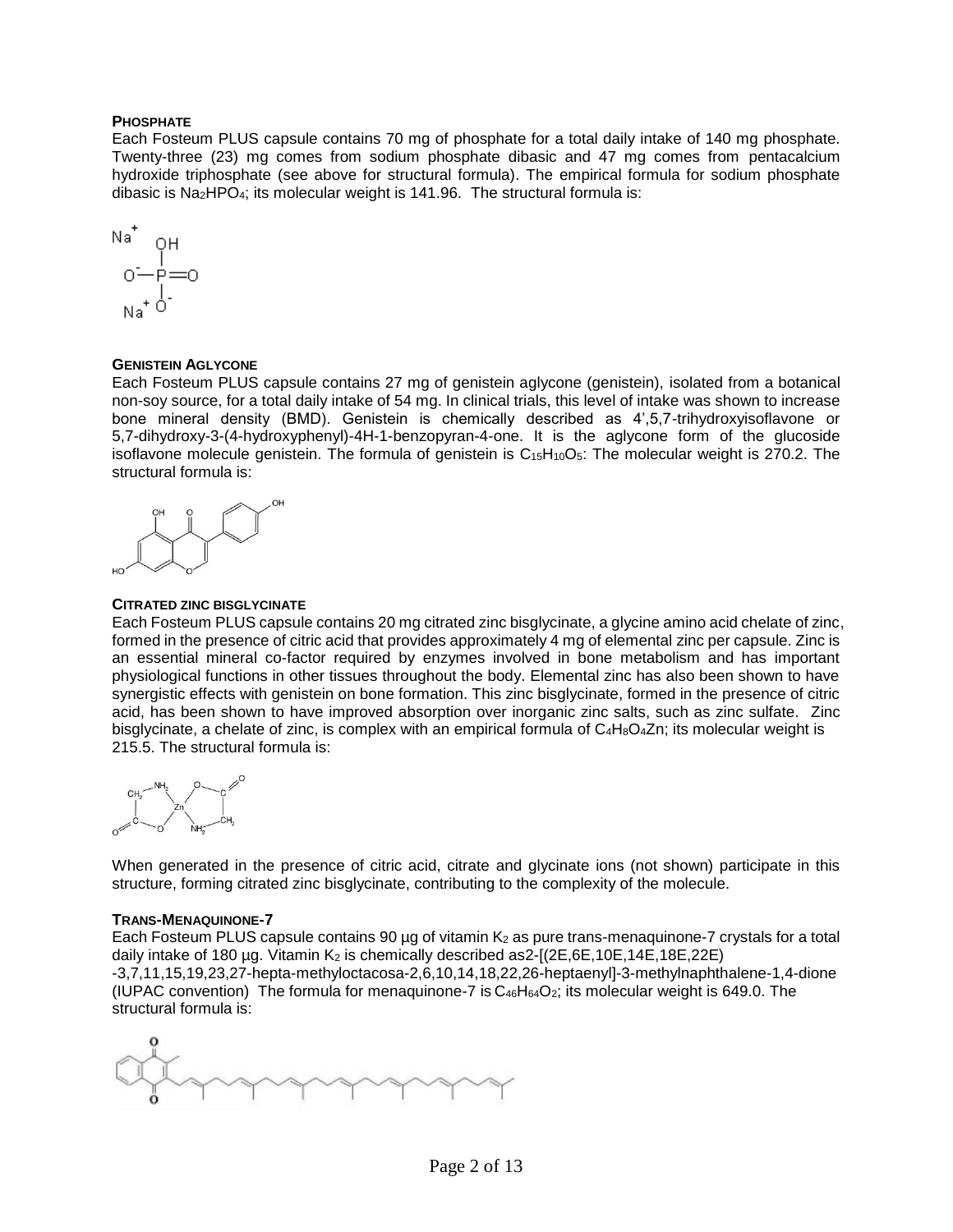#### **CHOLECALCIFEROL**

Each Fosteum PLUS capsule contains cholecalciferol equivalent to 400 IU vitamin D<sub>3</sub>. Vitamin D<sub>3</sub> is the natural form of the vitamin produced when skin is exposed to the sun. Vitamin  $D_3$  is necessary for proper absorption of calcium from the intestine and the use of absorbed calcium in the mineralization of bone. Cholecalciferol is the natural precursor of calcitriol (1,25-dihydroxy-cholecalciferol), the physiologically active form of vitamin D. It is described as (3ßμ,5Z,7E)-9,10-secocholesta-5,7, 10(19)-triene-3-ol. The empirical formula is  $C_{27}H_{44}O$ ; its molecular weight is 384.6. The structural formula is:



### **OTHER INGREDIENTS**

Fosteum PLUS contains the following other ingredients as excipients: micro-crystalline cellulose, magnesium stearate, and silicon dioxide. The capsule is bovine gelatin, with titanium dioxide and sodium copper chlorophyllin for the capsule color. Fosteum PLUS does not contain fructose, glucose, sucrose, lactose, gluten, maltodextrin, tree nuts, peanuts, soy, flavors or products of seafood origin.

#### **MEDICAL FOOD**

Medical Food products are used under a physician's supervision for the dietary management of diseases in patients with particular medical or metabolic needs due to their disease or condition. The U.S. Congress defined "medical food" in the Orphan Drug Act and Amendments of 1988 as "a food which is formulated to be consumed or administered enterally under the supervision of a physician, and which is intended for the specific dietary management of a disease or condition for which distinctive nutritional requirements, based on recognized scientific principles, are established by medical evaluation." Fosteum PLUS has been developed, manufactured and labeled in accordance with both the statutory and the FDA regulatory definition of a medical food. Fosteum PLUS is to be used only under a physician's supervision.

### **GENERALLY RECOGNIZED AS SAFE**

The ingredients in Fosteum PLUS are Generally Recognized As Safe (GRAS). This is the statutory safety standard that the U.S. Food and Drug Administration (FDA) require of all ingredients added to food products. The standard for an ingredient to achieve GRAS status requires technical demonstration of non-toxicity and safety, general recognition of safety through widespread usage and agreement of that safety by experts in the field.

#### **LOW BONE MASS AND OSTEOPOROSIS**

Low bone mass (osteopenia) and osteoporosis are gradations of bone loss. Low bone mass may progress to osteoporosis. Low bone mass and osteoporosis occur when the metabolic processes of normal bone turnover are unbalanced in favor of resorption activity. The World Health Organization (WHO) defines low bone mass as a T-score (by dual energy absorption technology, DXA) between -1.0 and -2.5. Osteoporosis is defined at a T-score lower than -2.5.

# **CLINICAL PHARMACOLOGY**

### **Mechanism of Action**

Fosteum PLUS acts by restoring and maintaining the balance of bone turnover toward normal levels in patients with osteopenia and osteoporosis. Calcium and phosphate are necessary for proper bone formation. Preclinical and clinical data suggest that the genistein in Fosteum PLUS reduces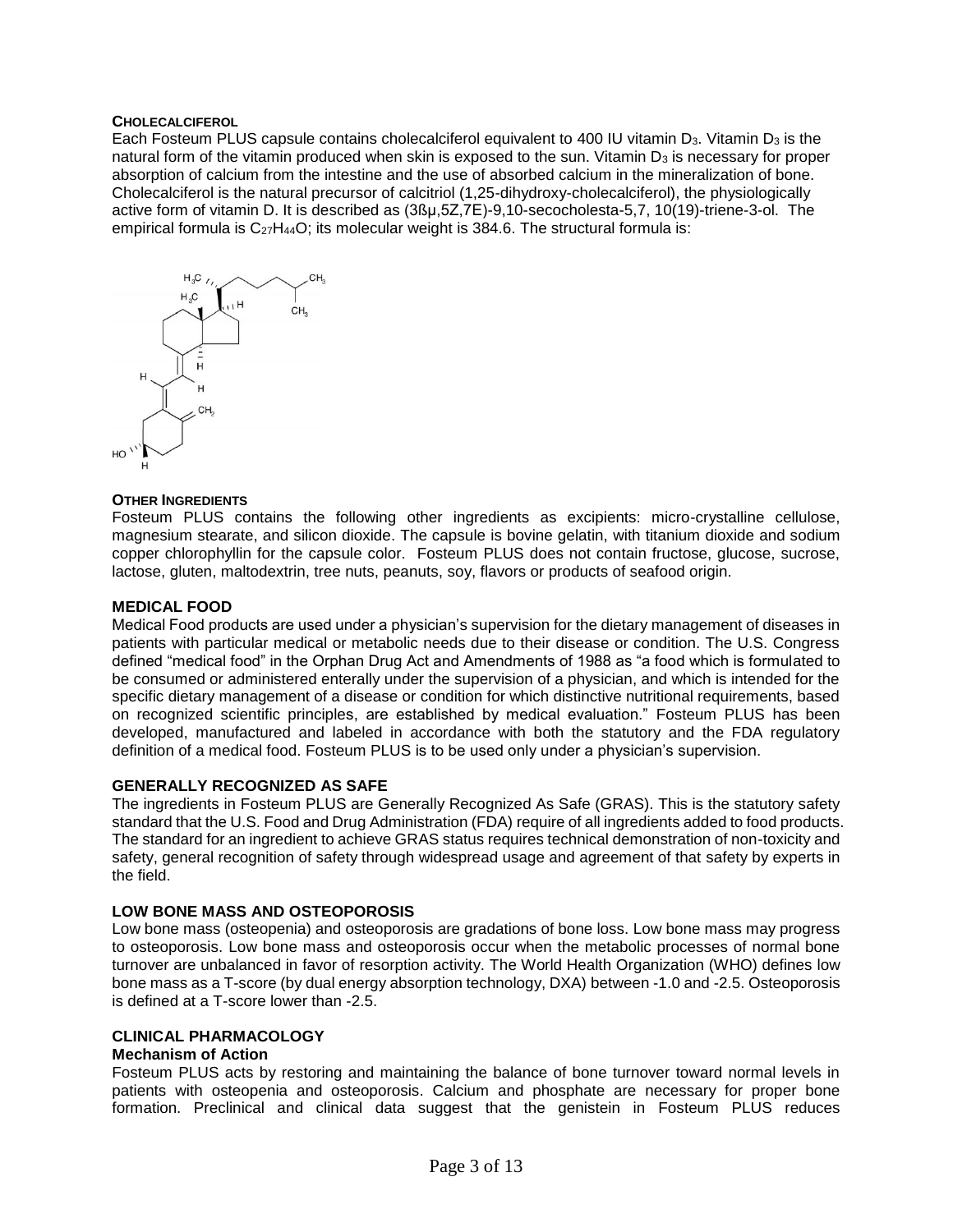osteoclast-mediated bone resorption and stimulates the bone forming activity of osteoblasts. The zinc in Fosteum PLUS acts synergistically with the genistein to retard maturation of osteoclasts and promote the maturation and number of osteoblasts. Menaquinone-7 has been shown to activate osteocalcin by enhancing the replacement of carboxyl groups for glutamic acid residues on osteocalcin thereby increasing its binding to calcium for proper bone mineralization. Cholecalciferol improves the absorption of calcium and its deposition into the mineral matrix of bone.

Osteopenia and osteoporosis most commonly occur because of hormonal changes associated with the aging process or the use of certain classes of drugs. Bone loss associated with these conditions is primarily due to the metabolic imbalance that occurs when osteoclast activity is greater than osteoblast activity. The imbalance of bone resorption in excess of bone formation is progressive and often leads to fractures. These minimal trauma fractures may lead to significant morbidity and mortality. Clinical dietary management of the metabolic processes underlying osteopenia and osteoporosis helps to restore the balance between bone resorption and bone formation and consequently increases bone mineral density over time.

# **Calcium and Phosphate**

The calcium in Fosteum PLUS is essential for building bone. Calcium is part of the structure of bone in the form of hydroxyapatite (pentacalcium hydroxide triphosphate). Proper bone remodeling requires both calcium and phosphate consumed in the diet. Low phosphate intake even in the presence of adequate calcium consumption has been shown to decrease osteoblast function and increase osteoclast activity resulting in net bone loss or decrease in bone mineral density. New bone mineralization consumes calcium and phosphate at a molar ratio of approximately 1.6:1. Fosteum PLUS contains a molar ratio of calcium to phosphate that approximates this number.

## **Genistein Aglycone**

The genistein in Fosteum PLUS decreases the maturation of osteoclasts and promotes the formation of osteoblasts from progenitor stem cells to increase their number and activity in bone. The net effect is an enhancement of bone formation that restores bone remodeling toward normal levels and results in an increase in BMD over time. More specifically, preclinical studies suggest the following mechanisms of action: Genistein acts to reverse the effects of estrogen loss by decreasing cytokine production and increasing transforming growth factor ß (TGFß) levels. This results in a decrease in receptor activator of nuclear factor kappa B ligand (RANK-L) production, an increase in osteoprotegerin (OPG) levels, and interruption of the interaction between RANK and RANK-L that produces an overall decrease in osteoclast activity. Genistein also increases insulin-like growth factor-1 (IGF-1) leading to an increased number of proto-osteoblasts developed from mesenchymal stem cells. Genistein restores endothelial cell signals resulting in increased recruitment of these precursor cells to form osteoblasts. Genistein also reverses early apoptosis of osteoblasts. These actions likely produce a net increase in osteoblast activity and concomitant decrease in osteoclast activity. In clinical trials, the genistein in Fosteum PLUS decreased urinary levels of the bone resorption markers: urinary and serum collagen type 1 cross-linked C-telopeptide (CTX), deoxypyridinoline (DPYR) and pyridinoline (PYR), and increased serum levels of the bone formation markers: bone-specific alkaline phosphatase (BAP), osteocalcin (OC), and IGF-1.

# **ZINC (ELEMENTAL)**

Zinc has a positive effect on bone formation. The zinc in Fosteum PLUS is the citrated bisglycinate form, which has been shown to have improved absorption from the intestine compared to inorganic zinc salts. Cell cultures of rat femoral-metaphyseal tissue treated with zinc and genistein produced a greater increase in BAP, deoxyribonucleic acid (DNA), and bone calcium content compared with either agent alone. Other studies have demonstrated that genistein and zinc produce synergistic effects on osteoclast apoptosis and bone mineralization. Animal studies support these findings by showing that the combination of zinc and genistein increases mineralization in bone over genistein alone. In both men and women, zinc was shown to potentiate the effect of high genistein-containing fermented food on bone markers by further increasing the levels of BAP and OC. Based on these data, genistein and zinc increase osteoblast activity while decreasing osteoclast activity to a greater extent than either genistein or zinc alone.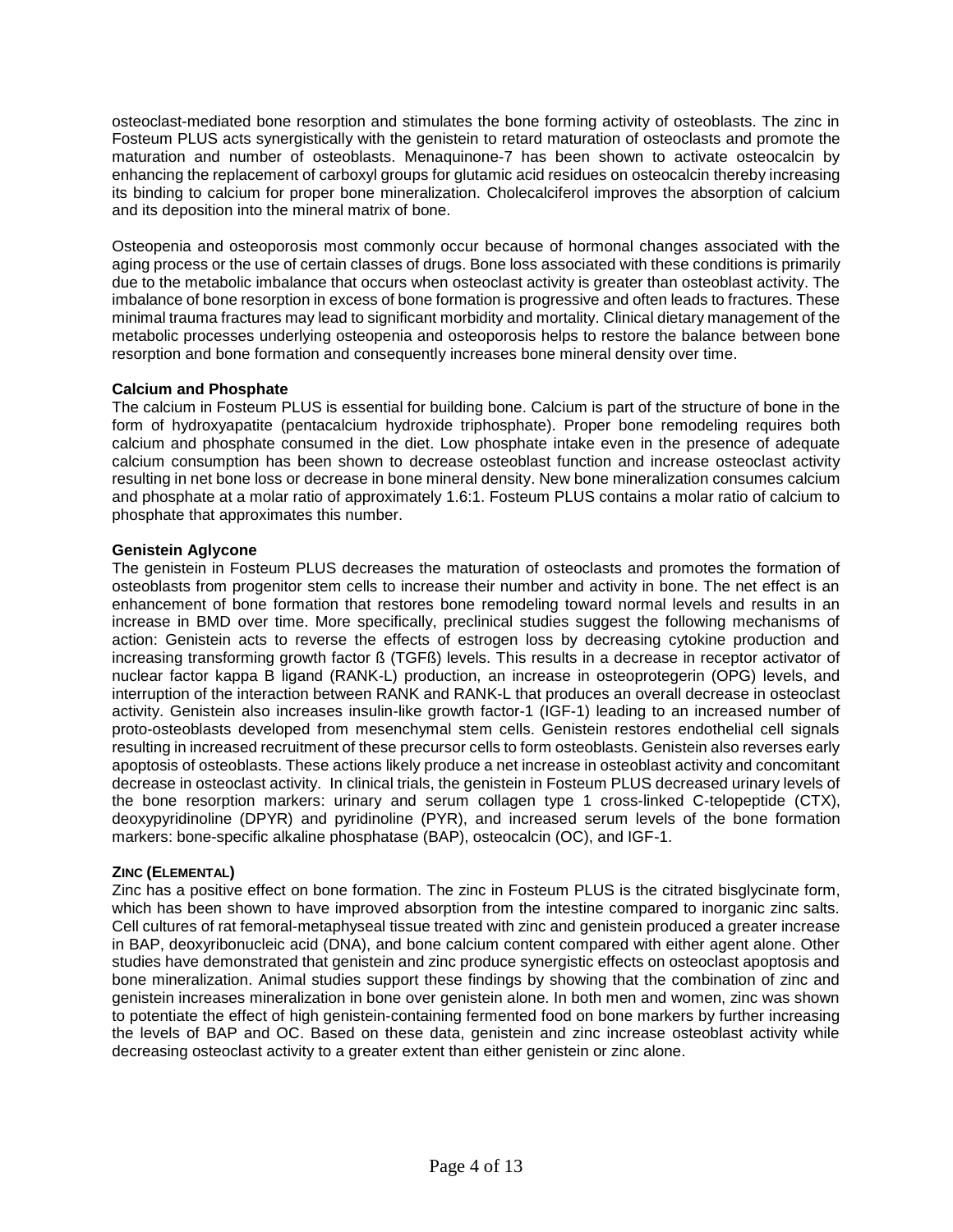### **Trans-Menaquinone-7**

Trans-menaquinone-7 aids in the mineralization of bone by acting as a cofactor for gamma-carboxylase, an enzyme that substitutes carboxyl groups for glutamic acid (glutamyl) residues on a series of proteins collectively called Gla proteins. This carboxylation renders them physiologically active. Three Gla proteins have been identified in bone. Gla-osteocalcin (Gla-OC) residues bind calcium (Ca<sup>2+</sup>) to be incorporated into hydroxyapatite crystals. Matrix Gla-protein forms a significant part of the structural matrix in bone into which the apatite is incorporated. Protein-S, a protein produced by osteoblasts and involved in bone remodeling homeostasis, is also vitamin K-dependent. In the absence of adequate vitamin K (or in the presence of warfarin), much of the OC remains uncarboxylated (un-OC) and Ca2+ binding and deposition in bone is inadequate. Increased serum un-OC has been associated in humans with decreased BMD. Vitamin D<sup>3</sup> and menaquinone-7 act synergistically on the molecular level to increase the production of OC, modulate the production of OPG, RANK and RANKL, and inhibit immature osteoclast differentiation.

## **Cholecalciferol**

Cholecalciferol is converted in the body to calcitriol, the physiologically active form of vitamin D. Calcitriol regulates calcium and phosphate absorption and modulates serum calcium, renal calcium and phosphate excretion, bone formation and bone resorption. Vitamin D deficiency is associated with a negative calcium balance, increased parathyroid hormone levels, bone loss and increased risk of skeletal fracture. Severe deficiency results in hyperparathyroidism, hypophosphatemia, proximal muscle weakness, bone loss, and osteomalacia.

## **METABOLISM**

### **CALCIUM COMPOUNDS**

Calcium is absorbed most efficiently in separate doses of 500 mg or less. Upon dissociation in the stomach, calcium and phosphate are absorbed in the duodenum and proximal small intestine. Blood calcium levels are tightly regulated by parathyroid hormone (PTH) and calcitonin. PTH increases calcium blood concentration while decreasing phosphate concentrations. Calcitonin decreases serum calcium and phosphate levels in the blood. Therefore, the addition of phosphate with calcium is essential since both PTH and calcitonin can lead to decreases in phosphate, an essential component of bone. The combination of calcium and phosphate in Fosteum PLUS provides the proper balance for net bone building.

### **GENISTEIN AGLYCONE**

The genistein in Fosteum PLUS is freely absorbed in the gut where it is at least partly converted to one metabolite, 7-O-beta-glucuronide, before it crosses the mucosa from the intestinal lumen. In hepatic first pass metabolism, genistein is converted *via* a two-stage process involving initial CYP450-mediated hydroxylation, followed by glucuronidation and sulfonation to the principal conjugated circulating metabolites. Genistein metabolites are converted back into the aglycone form in a variety of tissues. The aglycone is believed to be the principal active form, but conjugates have shown some activity in estrogen-receptor binding assays. Genistein and its conjugates are excreted *via* urine and bile.

### **TRANS-MENAQUINONE-7**

Vitamin K occurs in two isomeric forms and several sub-isomers. Vitamin  $K_2$  (also known as menaquinone) has primary action on bone and vasculature. Vitamin  $K_1$  (also known as phylloquinone) exerts its primary action on the clotting sequence (thrombin, prothrombin). Vitamin  $K_2$  is present in meat, milk products, cheese, and eggs, while Vitamin  $K_1$  is found primarily in green leafy vegetables and vegetable oils. In the liver, menaquinone enters hepatocytes by endocytosis, binding to low density lipoprotein receptor (LDLR) and lipoprotein related receptors (LRP). Menaquinone is further combined with very low-density lipoprotein and excreted into the circulation. Circulating menaquinone-lipoprotein complexes bind to LDLR and LRP on the surface of osteoblasts in bone matrix to deliver menaquinone to bone building cells.

### **CITRATED ZINC BISGLYCINATE**

Citrated zinc bisglycinate consists of zinc chelated by glycine in the presence of citric acid. Once absorbed, the zinc is released from the chelate. Subsequently, glycine is utilized in normal protein metabolism and zinc is bound to albumin as well as blood cells and distributed throughout the body. The citrate is absorbed and utilized in the tricarboxylic acid cycle (Krebs cycle). The majority of zinc in the human body is found in muscle and bone. Excretion occurs predominantly *via* the feces.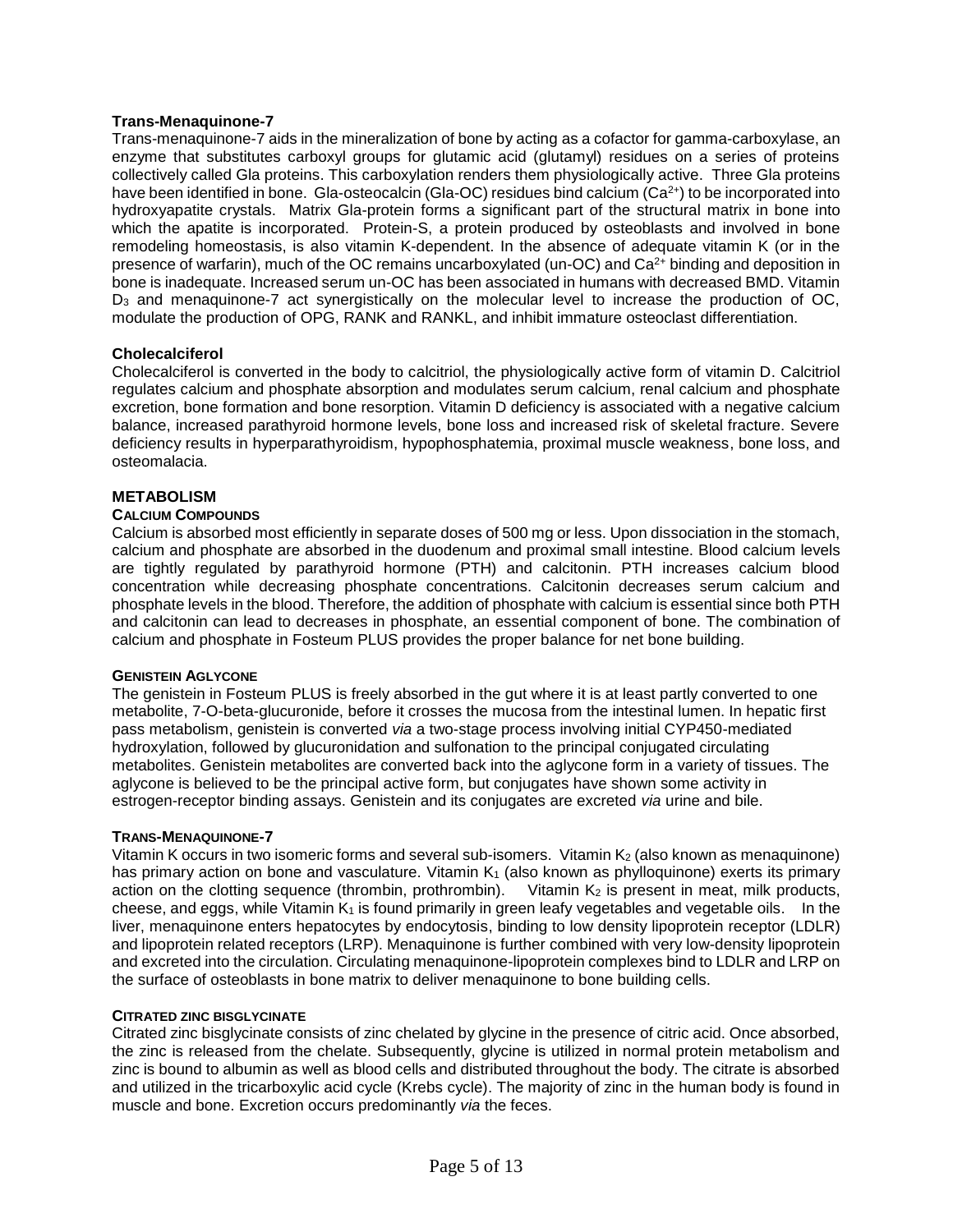### **CHOLECALCIFEROL**

Ultraviolet light acts on 7-dehydrocholesterol (provitamin  $D_3$ ) in skin, where it is converted to 9,10-secosterol (previtamin D<sub>3</sub>). Previtamin D<sub>3</sub> is converted into 25-hydroxycholecalciferol in the liver by the P450 enzyme CYP27. This molecule is further converted in the kidney by the P450 enzyme CYP27B1 to the active hormone, 1,25-dihydroxycholecalciferol (calcitriol). Vitamin  $D_3$  stimulates the absorption of both calcium and phosphate in the upper intestine.

# **CLINICAL EXPERIENCE**

#### **HEPATIC AND RENAL EFFECTS**

In clinical studies, the effects of genistein on blood chemistries, including hepatic and renal function measures, were compared in post-menopausal subjects receiving genistein plus calcium carbonate (calcium) and vitamin D<sub>3</sub> with post-menopausal, age-matched subjects receiving only calcium and vitamin D3. No change in laboratory values were noted over a three year period in either group and all measures remained within normal limits.

There are no known adverse hepatic or renal effects of menaquinone-7, citrated zinc bisglycinate or cholecalciferol.

#### **EFFECTS ON REPRODUCTIVE TISSUES**

Effects of the genistein in Fosteum PLUS on breast density, vaginal cytology and endometrial thickness were tested in long-term (3 years) double-blind, placebo-controlled clinical trials. One trial with 30 post-menopausal subjects in each arm found that genistein did not affect endometrial thickness over a one year period compared to placebo. In other controlled trials, daily administration of 54 mg of genistein over one, two and three year periods produced no increases in endometrial thickness or breast density in post-menopausal women. Furthermore, a subset of 119 post-menopausal women showed no change in vaginal cytology following two years of daily genistein therapy. Genistein was shown to be equivalent in women with endometrial hyperplasia to norethisterone acetate for decreasing signs of bleeding, endometrial thickness and improving uterine cytology. These data suggest that the genistein in Fosteum PLUS does not produce adverse estrogenic effects in reproductive tissues.

#### **CARDIOVASCULAR SAFETY**

Dietary intake of calcium should be considered when dosing Fosteum PLUS, which contains 500 mg of dicalcium malate and pentacalcium hydroxide triphosphate per capsule (175 mg of elemental calcium). Post-menopausal women with bone loss should consume no more than 1,200 to 1,400 mg of elemental calcium per day. Excess calcium has recently been shown in observational studies to increase the risk of cardiovascular dysfunction, including myocardial infarction and stroke.

In a study of 60 post-menopausal subiects, the cardiovascular markers of those receiving the genistein in Fosteum PLUS were compared to a matched group receiving placebo. Homocysteine and C-reactive protein (CRP) were assessed at baseline and again at 6 months. No statistically significant differences were seen between groups. Soluble intercellular adhesion molecule-1 (ICAM), vascular cell adhesion molecule-1 (VCAM), fibrinogen and F2-isoprostane levels were assessed at baseline and again at 12 and 24 months in 389 post-menopausal subjects randomized to receive either genistein, calcium and vitamin D<sub>3</sub> (product), or calcium and vitamin D<sub>3</sub> only (placebo). At both 12 and 24 months, the levels of all four cardiovascular markers were reduced in the genistein group compared to both baseline and placebo at each time point. No significant changes in lipid profile were observed in either the genistein or the placebo group over the course of the study. These data indicate that genistein does not adversely affect markers of cardiovascular risk. An additional study of 53 post-menopausal women measured changes in flow-mediated vasodilation and plasma nitric oxide status. The genistein in Fosteum PLUS significantly increased plasma nitrite/nitrate levels and reduced levels of endothelin-1 compared to placebo. After 12 months of use, forearm blood flow increased significantly during reactive hyperemia in the genistein group compared to placebo. Flow-mediated dilation in the proximal and distal brachial arteries both increased significantly after genistein administration. The purified genistein in Fosteum PLUS improved endothelial function in a cohort of post-menopausal women. Finally, in post-menopausal women with metabolic syndrome (n=120),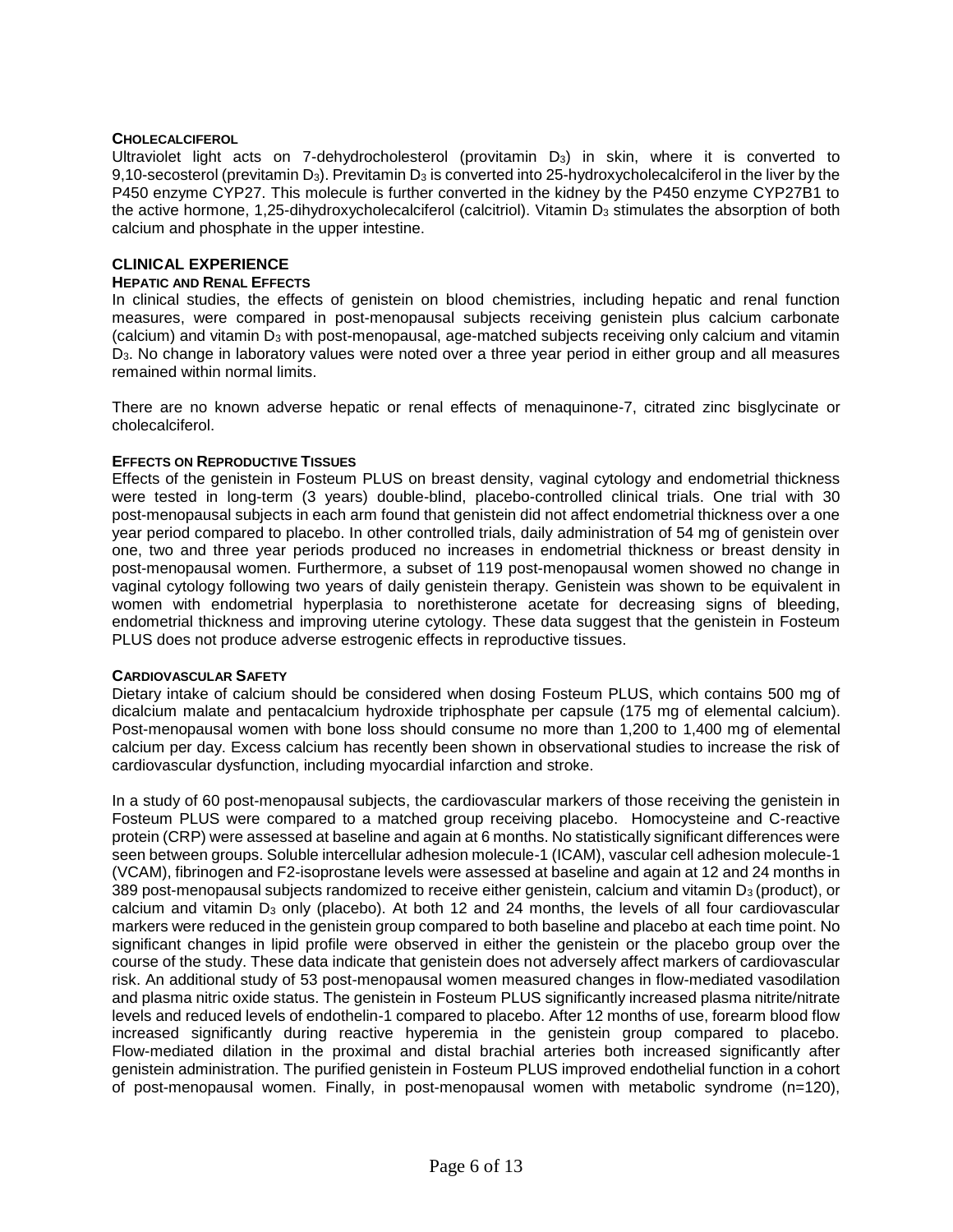genistein in Fosteum PLUS was shown to statistically decrease LDL and triglycerides, while increasing HDL against placebo.

In large observational studies, menaquinone-7 was shown to reduce arterial calcium accumulation and protect against cardiovascular dysfunction. In the cardiovascular system, deficiency of carboxylated matrix Gla protein (MGP) is associated with arterial calcification and the progression of vascular disease. Menaquinone-7 increases the circulating concentrations of carboxylated MGP.

#### **MENOPAUSAL SYMPTOMS**

In three published studies with a combined enrollment of more than 300 post-menopausal women, the genistein in Fosteum PLUS progressively reduced the number of symptomatic vasomotor episodes by an average of more than 50% at the 24 month follow-up. In these studies, vasomotor symptoms were unchanged in the placebo groups.

### **BLOOD GLUCOSE AND INSULIN RESISTANCE**

The genistein in Fosteum PLUS was also found to significantly reduce fasting glucose and insulin levels, as well as insulin resistance, in 198 post-menopausal women over a 2 year period and in a subset of 71 patients over a 3 year period when compared to placebo. In a separate study of post-menopausal women with metabolic syndrome (n=120), the genistein in Fosteum PLUS was statistically shown to decrease fasting blood glucose and insulin as well as insulin resistance versus placebo.

### **DRUG INTERACTIONS**

#### **CALCIUM COMPOUNDS**

Thiazide diuretics inhibit renal calcium excretion. Care should be taken to monitor serum calcium in patients with high dietary calcium intake, and those who are taking both supplemental calcium and thiazides.

#### **GENISTEIN AGLYCONE**

The genistein in Fosteum PLUS was tested in *in vitro* pooled human liver microsome assays for CYP1A2, 2A6, 2C8, 2C9, 2D6, and 3A4. Inhibition of the 1A2, 2A6, 2D6 and 3A4 isozymes was low, however, inhibition of CYP450 2C8 and 2C9 was observed with IC50s of 2.5 and 2.8 μM, respectively. Results from a steady-state pharmacokinetic study in post-menopausal women showed that the level of circulating genistein was in the low nanomolar range and undetectable at most time points in many subjects. These data suggest that circulating genistein does not reach the concentration required to produce any clinically significant interactions with co-administered drugs. The effects of the principal circulating metabolites of genistein on CYP450-mediated metabolism are currently unknown. .

#### **TRANS-MENAQUINONE-7**

Warfarin specifically antagonizes the carboxylation of Gla proteins thus rendering them inactive. Warfarin therapy is associated with prolongation of the clotting sequence (usually measured by a prothrombin time and International Normalized Ratio or INR). Warfarin therapy is also associated with the development of osteopenia/osteoporosis and arterial calcification. The specific and rapidly acting antidote for bleeding associated with warfarin overdose is Vitamin  $K_1$  (phylloquinone) by parental administration. In a study of young, healthy anti-coagulated patients on warfarin, addition of vitamin K<sub>2</sub> (menaquinone-7) resulted in a decrease in INR. There are no other known drug interactions for menaquinone-7. See precautions for recommendations regarding use in patients taking warfarin.

#### **CHOLECALCIFEROL**

Cimetidine, thiazides and anticonvulsants may increase catabolism of vitamin D<sub>3</sub>. Cholestyramine and other bile acid sequestrants, as well as mineral oil, orlistat and olestra may impede absorption of vitamin  $D_3$ from the intestine.

### **TOXICITY**

### **CALCIUM AND PHOSPHATE COMPOUNDS**

Dietary intake of calcium should be considered when dosing Fosteum PLUS, which contains 350 mg of total elemental calcium when taken twice daily. Post-menopausal women with bone loss should consume no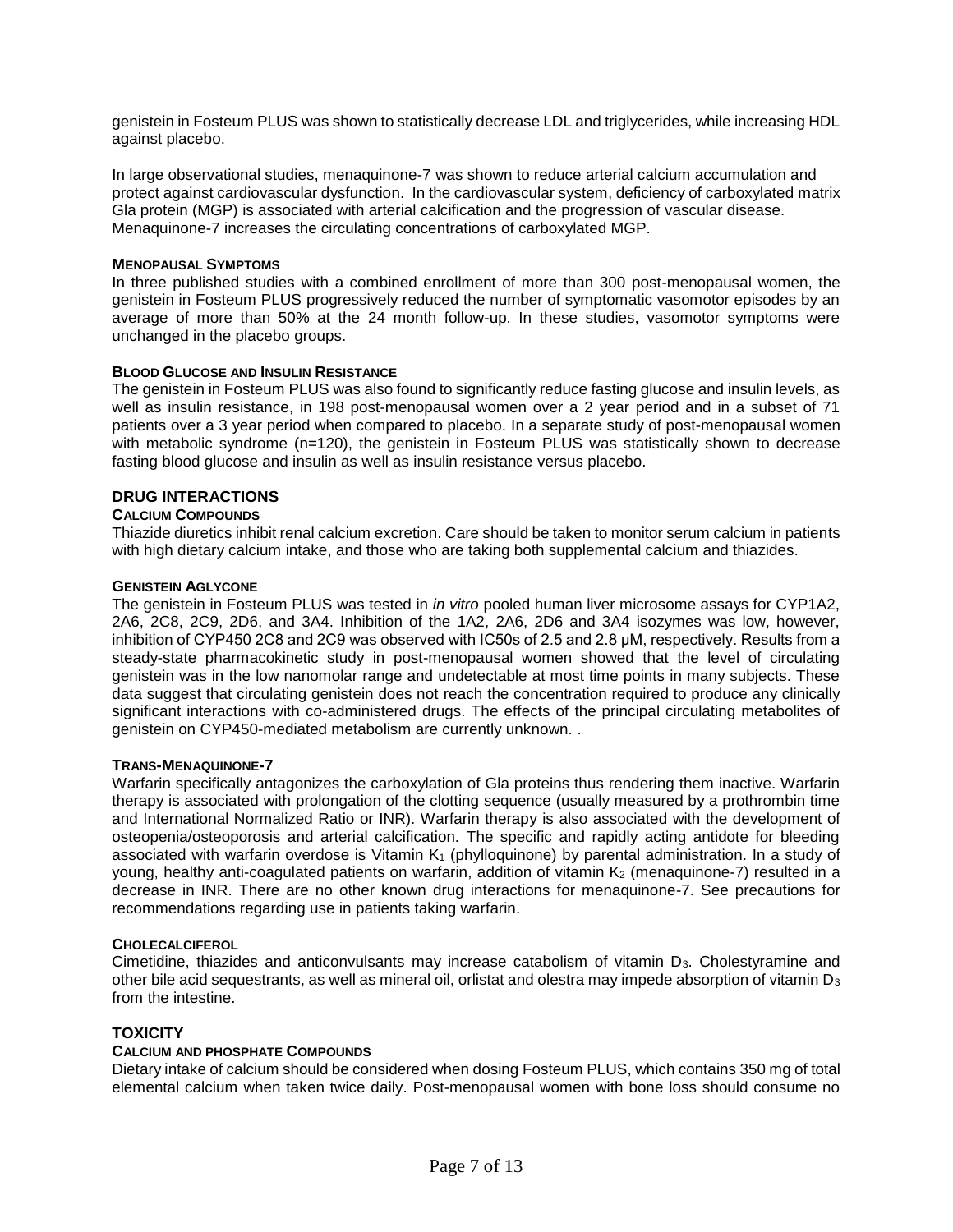more than 1,200 to 1,400 mg of elemental calcium per day from all sources. Recent studies have shown that excess calcium can increase the risk of myocardial infarction and stroke.

Dicalcium malate and pentacalcium hydroxide triphosphate in Fosteum PLUS have no known adverse hepatic effects. Patients with renal insufficiency have been shown to retain phosphate, which can lead to hyperphosphatemia which, in turn, may result in hypocalcemia due to precipitation of phosphate with the calcium in multiple tissues. Ectopic calcification, secondary hyperparathyroidism and renal osteodystrophy can occur in patients with renal insufficiency who consume both calcium and phosphate.

#### **GENISTEIN AGLYCONE**

Genistein showed no toxicity in rats following acute dosing up to 2000 mg/kg. Long-term toxicity studies up to 52 weeks duration using oral administration of 0-500 mg/kg/day in rats and dogs showed minimal adverse effects. From these studies, the no observed adverse effect level (NOAEL) for genistein in rats was determined to be 50 mg/kg/day and in dogs >500 mg/kg/day. These intake levels are at least 50-fold greater than the recommended human dose of the genistein in Fosteum PLUS on a mg/kg basis.

#### **ZINC (ELEMENTAL)**

The National Academy of Sciences (NAS) upper acceptable limit for self-administration is 40 mg/day of elemental zinc, the equivalent of ten Fosteum PLUS capsules per day. Zinc is considered acutely toxic at 200 mg elemental zinc per day, the equivalent of 50 Fosteum PLUS capsules.

#### **CHOLECALCIFEROL**

Cholecalciferol may produce toxicity with long term, high-dose consumption. While medical doses of vitamin  $D_3$  up to 10,000 IU per day are sometimes administered under physician supervision, the upper acceptable limit for self-administration is 2,000 IU per day according to the Daily Reference Intakes (DRI) of the Institute of Medicine published by the NAS in 2004. Signs and symptoms of vitamin D toxicity include hypercalcemia, hypercalciuria, anorexia, nausea, vomiting, polyuria, polydipsia, weakness and lethargy. Serum and urine calcium levels should be monitored in patients with suspected vitamin D toxicity, and therapy initiated promptly in symptomatic patients

## **SPECIAL POPULATIONS**

#### **PREGNANT OR NURSING WOMEN**

Fosteum PLUS has not been tested in pregnant or nursing women.

### **MALES**

Fosteum PLUS has not been studied for its effect on bone in human males. No specific studies on genistein aglycone and feminization in human males exist.

#### **PEDIATRICS**

Fosteum PLUS has not been tested in pediatric patients.

### **INDICATIONS AND USAGE**

#### **INDICATIONS**

Fosteum PLUS is indicated for the clinical dietary management of the metabolic processes of osteopenia and osteoporosis.

#### **USAGE**

Fosteum PLUS may be taken with additional calcium and/or vitamin  $D<sub>3</sub>$  if directed by a physician after determining dietary intake of both nutrients. In clinical trials of the genistein (54 mg/day) used in Fosteum PLUS, patients received 1,000 mg of calcium carbonate and 800 IU vitamin D<sub>3</sub> per day in two divided doses. See Dosage and Administration for additional information.

#### **INTERACTIONS WITH FOOD**

Fosteum PLUS can be taken with or without other foods. Fosteum PLUS may be taken with any beverage desired.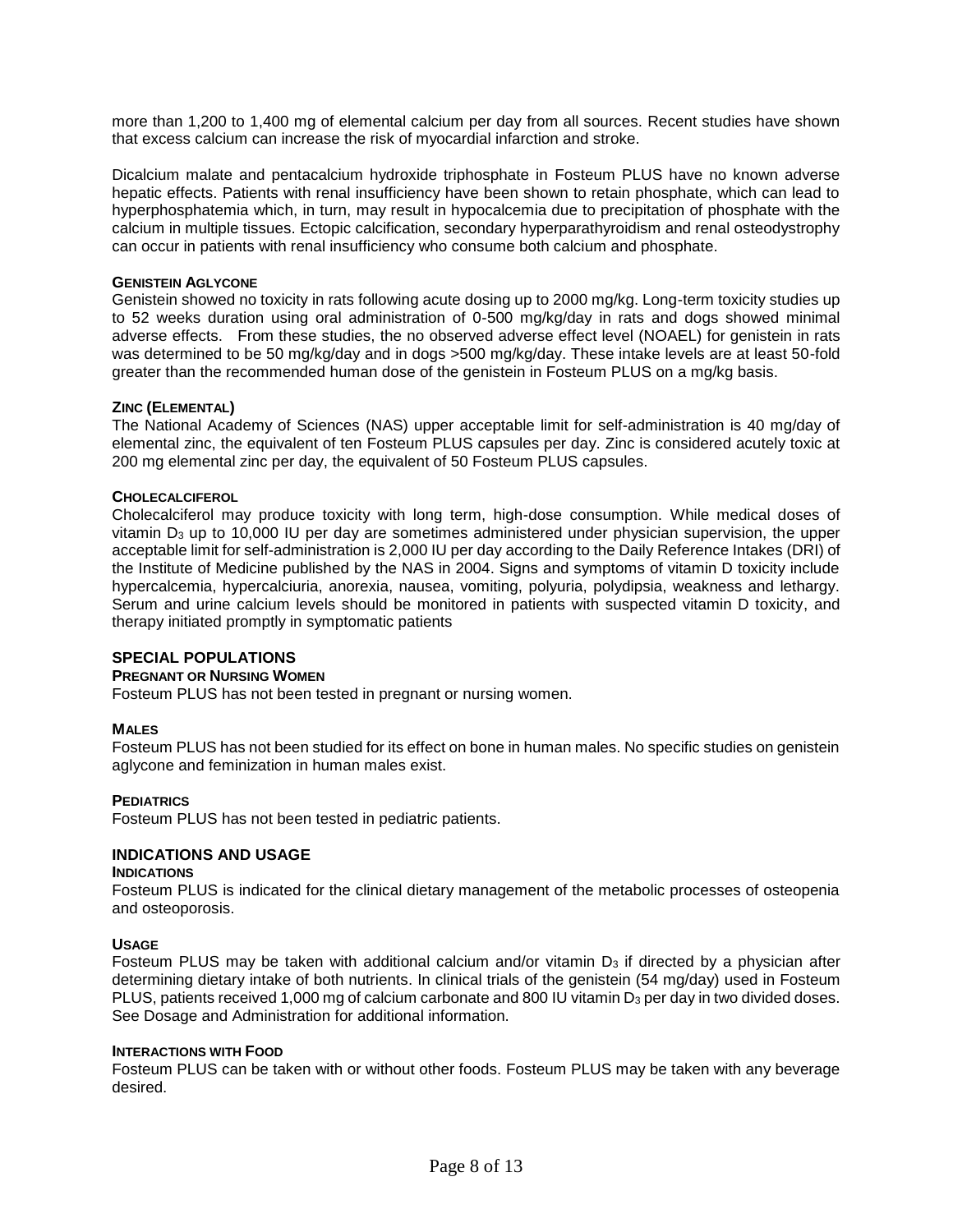## **PRECAUTIONS AND CONTRAINDICATIONS**

### **GENERAL**

Causes of osteopenia or osteoporosis other than menopause or aging should be considered.

#### **HYPERSENSITIVITY**

Fosteum PLUS is contraindicated for anyone having a hypersensitivity to any ingredient in the product.

### **PATIENTS WITH CANCER**

Fosteum PLUS has not been specifically studied in patients with a history of cancer of the breast or reproductive organs. Major studies on isoflavone intake have been published including one epidemiological study involving 18,312 postmenopausal women who were followed for an average of 9.2 years. Based on these findings, Fosteum PLUS may be suitable for the management of osteopenia and osteoporosis in these populations. The decision to use Fosteum PLUS in these clinical situations should be made in consultation with the patient's physician.

### **VITAMIN D DEFICIENCY / OVERPRODUCTION**

Fosteum PLUS is not intended to treat vitamin D<sub>3</sub> deficiency, generally characterized in the literature by serum levels of 25-hydroxycholecalciferol below 9 ng/mL.

In patients suffering from diseases associated with unregulated overproduction of calcitriol, supplemental vitamin D<sup>3</sup> may worsen hypercalcemia and/or hypercalciuria. Therefore, Fosteum PLUS is not recommended in these patients.

#### **PREGNANCY**

Animal studies suggest that genistein may produce developmental abnormalities of the male and female genital tracts if consumed during early stages of pregnancy. Effects in infants of nursing mothers are uncertain. Therefore, Fosteum PLUS is not recommended in pregnant and lactating women. Women capable of becoming pregnant should use appropriate contraception when taking Fosteum PLUS. The genistein in Fosteum PLUS has not been tested in women capable of becoming pregnant.

### **WARFARINIZED PATIENTS**

Vitamin K1(phylloquinone) is a specific antagonist of warfarin on the Gla proteins of the clotting system. Vitamin K<sup>2</sup> (menaquinone) has similar, but weaker, effects on these proteins. The few published studies available suggest that doses of 300 µg/day may be required for clinically significant warfarin antagonism to occur, but these data vary greatly depending on individual dietary intake of vitamin K containing foods. Primus recommends that patients taking warfarin should NOT use Fosteum PLUS. However, if a physician feels that the use of Fosteum PLUS is indicated, the INR should be followed very carefully, probably at least twice weekly, and warfarin dose adjustments made as required until the INR is stabilized. The patient should also be given dietary advice to avoid high vitamin K containing foods and be advised not to alter or miss a dose of Fosteum PLUS. If a dose alteration is unavoidable, the patient should promptly see the physician for repeat monitoring.

# **ADVERSE EVENTS**

## **CALCIUM COMPOUNDS**

Neither dicalcium malate nor pentacalcium hydroxide triphosphate are known to cause specific adverse events. All calcium can be constipating, especially if used in excess. Proper hydration is recommended with any calcium-containing product.

#### **GENISTEIN AGLYCONE**

In a three-year clinical trial, 389 subjects were randomized to either genistein plus calcium and vitamin  $D_3$  $n=198$ , or calcium and vitamin  $D_3$  alone  $n=191$ . A total of 52 subjects in both groups discontinued due to adverse events. Study discontinuation in these subjects was due to gastrointestinal symptoms, including abdominal and epigastric pain, dyspepsia, vomiting and constipation. Discontinuation was reported in both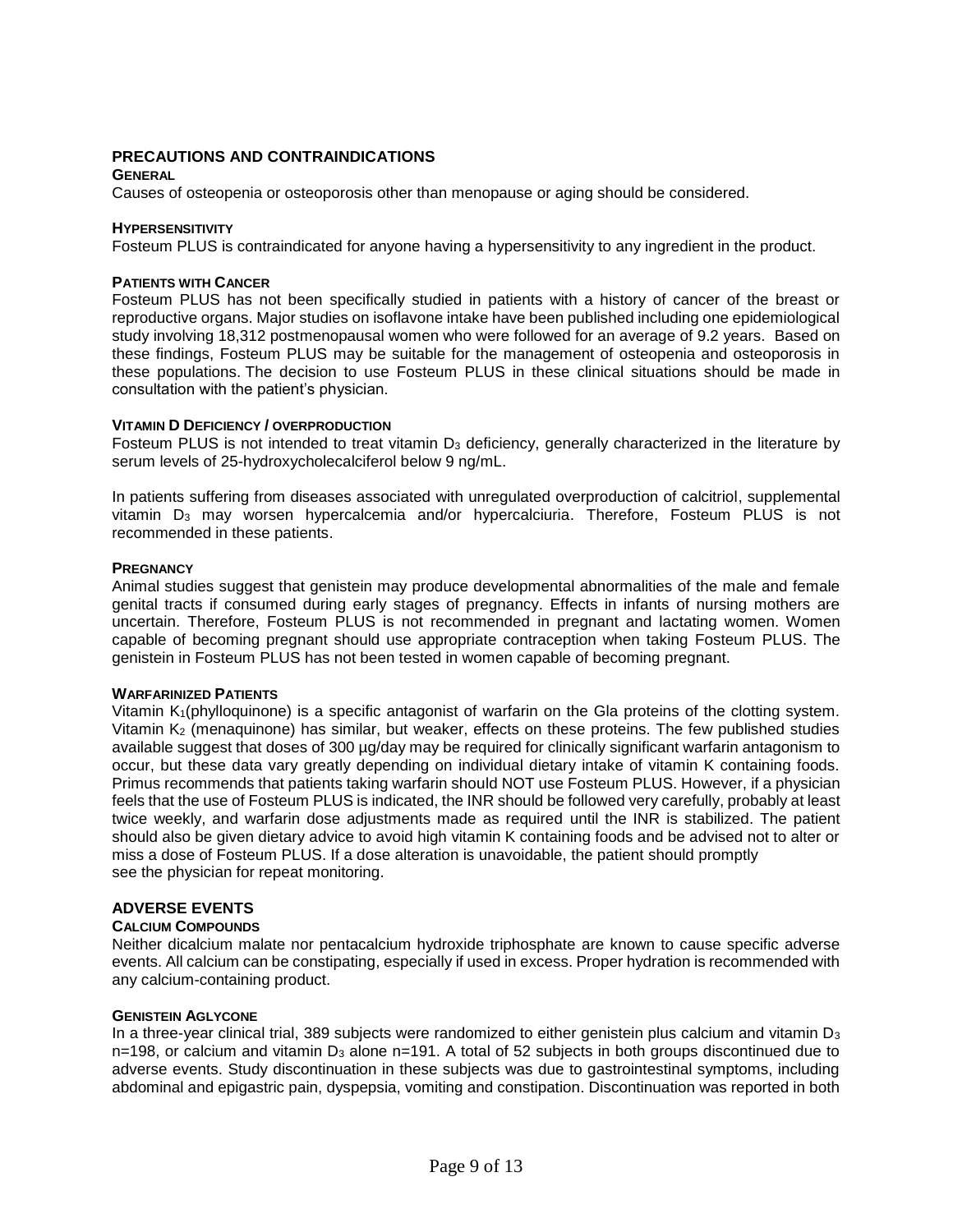groups. The incidence of adverse events was statistically higher in the genistein group throughout the study. The major adverse events are shown in the table below without attribution of causality.

|                                 | Year 1                                          |                                | Year 2                                          |                                | Year 3                            |                               |
|---------------------------------|-------------------------------------------------|--------------------------------|-------------------------------------------------|--------------------------------|-----------------------------------|-------------------------------|
| <b>Adverse</b><br><b>Events</b> | Genistein<br>$+$ Ca/D <sub>3</sub><br>$(n=178)$ | Ca/D <sub>3</sub><br>$(n=172)$ | Genistein<br>$+$ Ca/D <sub>3</sub><br>$(n=150)$ | Ca/D <sub>3</sub><br>$(n=154)$ | Genistein<br>$+Ca/D3$<br>$(n=71)$ | Ca/D <sub>3</sub><br>$(n=67)$ |
| Abdominal Pain                  | $4(2.2\%)$                                      | $2(1.1\%)$                     | $2(1.3\%)$                                      | $(0.6\%)$                      | $1(1.4\%)$                        | 1(1.5%)                       |
| Dyspepsia                       | $2(1.1\%)$                                      | $(0.6\%)$                      | (4.7%)                                          | 2(1.3%)                        | 2(2.8%)                           | 1(1.5%)                       |
| Constipation                    | 5(2.8%)                                         | 3(1.7%)                        | $8(5.3\%)$                                      | $3(1.9\%)$                     | 2(2.8%)                           | 1(1.5%)                       |

Some of these adverse event occurrences may be attributable to the intake of 1,000 mg per day of calcium carbonate by subjects in both groups. Taking Fosteum PLUS with food may reduce or eliminate some gastrointestinal symptoms.

## **TRANS-MENAQUINONE-7**

In clinical studies of menaquinone-7, adverse events have been similar to placebo. Small increases in coagulation test values compared to placebo were noted, although these values remained within normal ranges.

## **PHARMACOKINETICS**

### **GENISTEIN AGLYCONE**

To determine the disposition of the genistein in Fosteum PLUS, a steady-state pharmacokinetic (PK) study was conducted in post-menopausal women aged 50-66. Ten subjects took genistein without food (fasted group) and 10 subjects took genistein with food (fed group) twice daily (54 mg total) for seven (7) days. On the eighth day, blood was collected at 1, 2, 3, 4, 6, 8, 10, 12, 24, 36, 48 and 96 hours after ingesting genistein with (fed group) or without (fasted group) food. Concentrations of serum aglycone (protein bound and unbound) and total genistein (aglycone plus circulating conjugated forms) were determined at each time point for standard pharmacokinetic analyses.

Levels of free genistein aglycone were in the low nanomolar range and below the level of quantification in several subjects. Therefore, meaningful pharmacokinetic parameters could not be calculated from the data. Consistent with previous studies, the majority of circulating genistein existed in the conjugated form. Pharmacokinetic analyses for total genistein reported in the table below revealed no significant difference in any parameter between the fed and fasted groups, suggesting that Fosteum PLUS may be taken with or without food. The serum half-life (t1/2) among all subjects was 9.6 hours. Based on this profile, BID dosing is recommended.

| <b>Prandial State</b> | N  | <b>Total Genistein</b>                                       | Mean ±SD                                                                     |
|-----------------------|----|--------------------------------------------------------------|------------------------------------------------------------------------------|
| Fasting               | 10 | $Cmax$ (ng/mL)<br>Tmax (hours)<br>$T1/2$ (hours)<br>AUC      | $837.5 \pm 414.8$<br>$2.0 \pm 1.2$<br>$8.1 \pm 4.9$<br>$9622.8 \pm 5843.0$   |
| Fe<br>d               | 9  | Cmax (ng/mL)<br>Tmax (hours)<br>$T1/2$ (hours)<br><b>AUC</b> | $671.1 \pm 297.1$<br>$3.3 \pm 1.5$<br>$11.2 \pm 3.6$<br>$11045.2 \pm 6208.6$ |

# **TRANS-MENAQUINONE-7**

A single-dose pharmacokinetic study demonstrated that menaquinone-7 is well absorbed with a maximal serum concentration (Tmax) at 6 hrs. A separate single-dose pharmacokinetic study showed a Tmax at 4 hrs. Both studies showed a biphasic depletion of menaquinone-7 with half of the molecule excreted in approximately 10 hours, but not reaching baseline for 3 days. Half-life (T1/2) estimations are difficult to calculate due to the biphasic kinetics.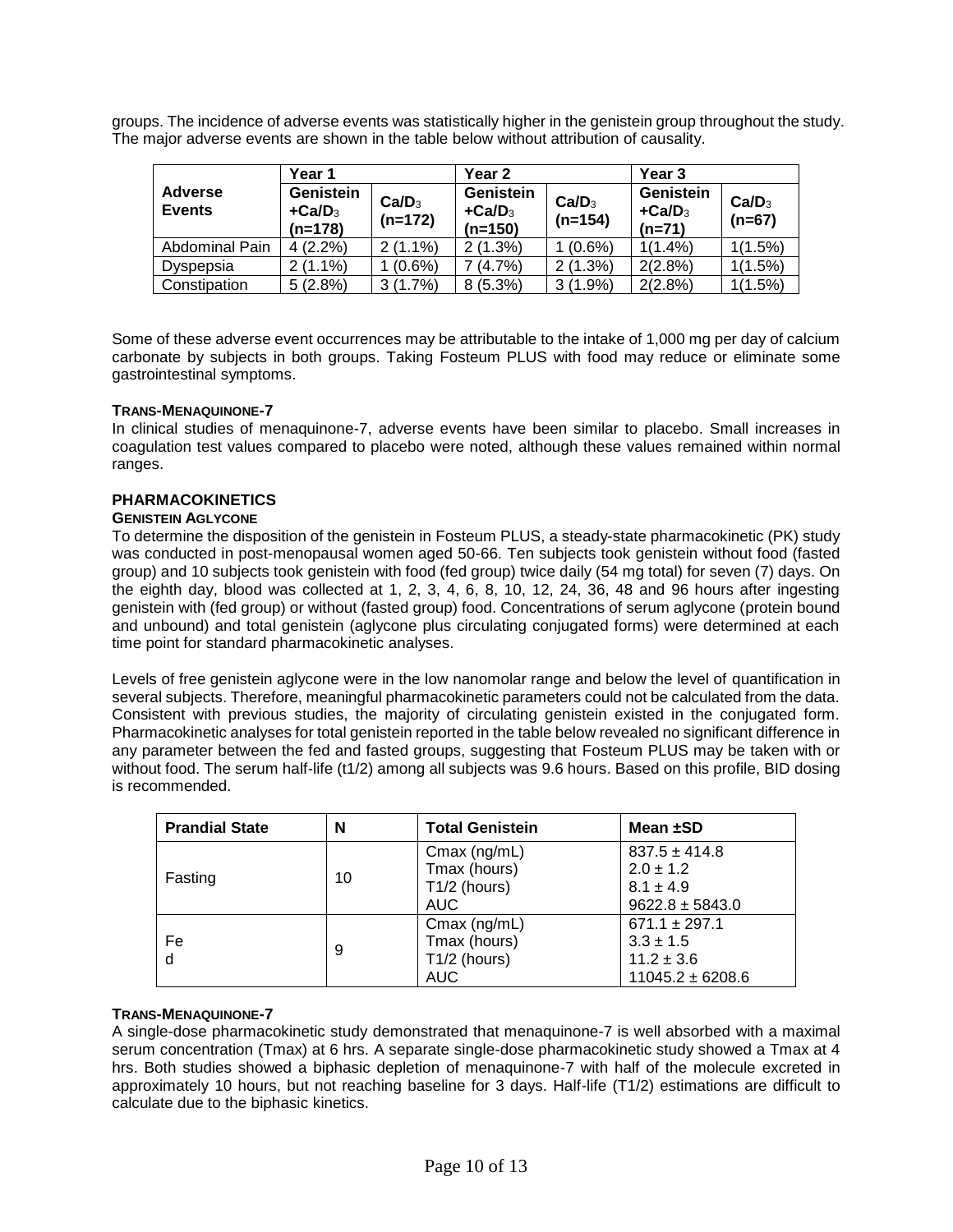## **CLINICAL STUDIES**

## **DIETARY MANAGEMENT OF OSTEOPENIA AND OSTEOPOROSIS**

## *Effect on Bone Mineral Density*

Efficacy of the genistein in Fosteum PLUS was demonstrated in a multi-center, double-blind, placebo-controlled clinical study of 389 randomized post-menopausal patients with osteopenia or osteoporosis (genistein n=198; placebo n=191). All subjects received calcium (1,000 mg/day) and vitamin D<sup>3</sup> (800 IU/day) in two divided doses.

|                     | 12 months vs. baseline             |                                | 24 months vs. baseline             |                                |
|---------------------|------------------------------------|--------------------------------|------------------------------------|--------------------------------|
| <b>SITE</b>         | Genistein<br>$+Ca/D3$<br>$(n=178)$ | Ca/D <sub>3</sub><br>$(n=172)$ | Genistein<br>$+Ca/D3$<br>$(n=150)$ | Ca/D <sub>3</sub><br>$(n=154)$ |
| <b>Femoral Neck</b> | 2.4%                               | $-2.2%$                        | 5.1%                               | $-5.3\%$                       |
| <b>Lumbar Spine</b> | 2.9%                               | $-3.6%$                        | 5.8%                               | $-6.3%$                        |

*Mean Percent Change in BMD over 24 Months*

After two years, both lumbar spine and femoral neck showed significant increases in BMD relative to both baseline and placebo in patients who received genistein. In a third year extension, 138 patients continued on blinded study product. Patients taking the genistein in Fosteum PLUS showed a continued increase in BMD at both lumbar spine and femoral neck. In this cohort, 85% of the patients in the genistein arm showed increased BMD.

| Mean Percent Change in BMD over 24 and 36 Months (Extended Study Group) |                        |  |                        |  |  |  |
|-------------------------------------------------------------------------|------------------------|--|------------------------|--|--|--|
|                                                                         | 24 months vs. baseline |  | 36 months vs. baseline |  |  |  |
|                                                                         | Genistein              |  | Genistein              |  |  |  |

|                     | 24 months vs. baseline            |                               | 36 months vs. baseline            |                               |
|---------------------|-----------------------------------|-------------------------------|-----------------------------------|-------------------------------|
| <b>SITE</b>         | Genistein<br>$+Ca/D3$<br>$(n=71)$ | Ca/D <sub>3</sub><br>$(n=67)$ | Genistein<br>$+Ca/D3$<br>$(n=71)$ | Ca/D <sub>3</sub><br>$(n=67)$ |
| <b>Femoral Neck</b> | 5.2%                              | $-5.4%$                       | 7.0%                              | $-7.5%$                       |
| Lumbar Spine        | 7.3%                              | $-6.3%$                       | 10.3%                             | $-10.6%$                      |

Measurement of bone markers supported the proposed mechanism of action. Levels of formation markers were increased, and levels of resorption markers were reduced in the genistein group compared with baseline as shown in the table below.

|             | 12 months vs. baseline                          |                                | 24 months vs. baseline                          |                                | 36 months vs. baseline                         |                               |  |
|-------------|-------------------------------------------------|--------------------------------|-------------------------------------------------|--------------------------------|------------------------------------------------|-------------------------------|--|
|             | Genistein<br>$+$ Ca/D <sub>3</sub><br>$(N=178)$ | Ca/D <sub>3</sub><br>$(N=172)$ | Genistein<br>$+$ Ca/D <sub>3</sub><br>$(N=150)$ | Ca/D <sub>3</sub><br>$(N=154)$ | Genistein<br>$+$ Ca/D <sub>3</sub><br>$(N=71)$ | Ca/D <sub>3</sub><br>$(N=67)$ |  |
| <b>BAP</b>  | $+32.7%$                                        | $-0.8%$                        | +38.5%                                          | $-1.1%$                        | $+45.3%$                                       | $-1.2%$                       |  |
| $IGF-1$     | $+18.0%$                                        | $-2.3%$                        | $+13.0%$                                        | $+1.6%$                        | $+16.7%$                                       | $-3.0%$                       |  |
| <b>PYR</b>  | $-14.5%$                                        | $-3.3%$                        | $-13.5%$                                        | $-1.0%$                        | $-15.8%$                                       | $-2.8%$                       |  |
| <b>DPYR</b> | $-12.4%$                                        | $-1.2%$                        | $-10.2%$                                        | $-0.9%$                        | $-14.1%$                                       | $-3.0%$                       |  |
| <b>CTX</b>  | $-24.9%$                                        | $+2.3%$                        | $-35.5%$                                        | $+2.9%$                        | $-43.7%$                                       | $+6.2%$                       |  |

*Mean Percent Change in Bone Markers at 12, 24 and 36 Months vs. Baseline*

Genistein's efficacy was also shown in a one year trial of 90 osteopenic or osteoporotic, post-menopausal subjects vs. placebo and vs. hormone replacement therapy (HRT). Baseline values were matched for all parameters. The BMD values at 12 months are shown in the table below:

|  |  |  |  | Mean Percent Change in BMD at 12 Months vs. Baseline |
|--|--|--|--|------------------------------------------------------|
|  |  |  |  |                                                      |

| <b>SITE</b>         | <b>GENISTEIN</b><br>$(n=30)$ | <b>HRT</b><br>$(n=30)$ | <b>PLACEBO</b><br>$(n=30)$ |
|---------------------|------------------------------|------------------------|----------------------------|
| <b>Femoral Neck</b> | 3.6%                         | 2.4%                   | $-0.7\%$                   |
| Ward's Triangle     | $4.0\%$                      | $3.0\%$                | -0.4%                      |
| Lumbar Spine        | 3.0%                         | $3.8\%$                | -1.6%                      |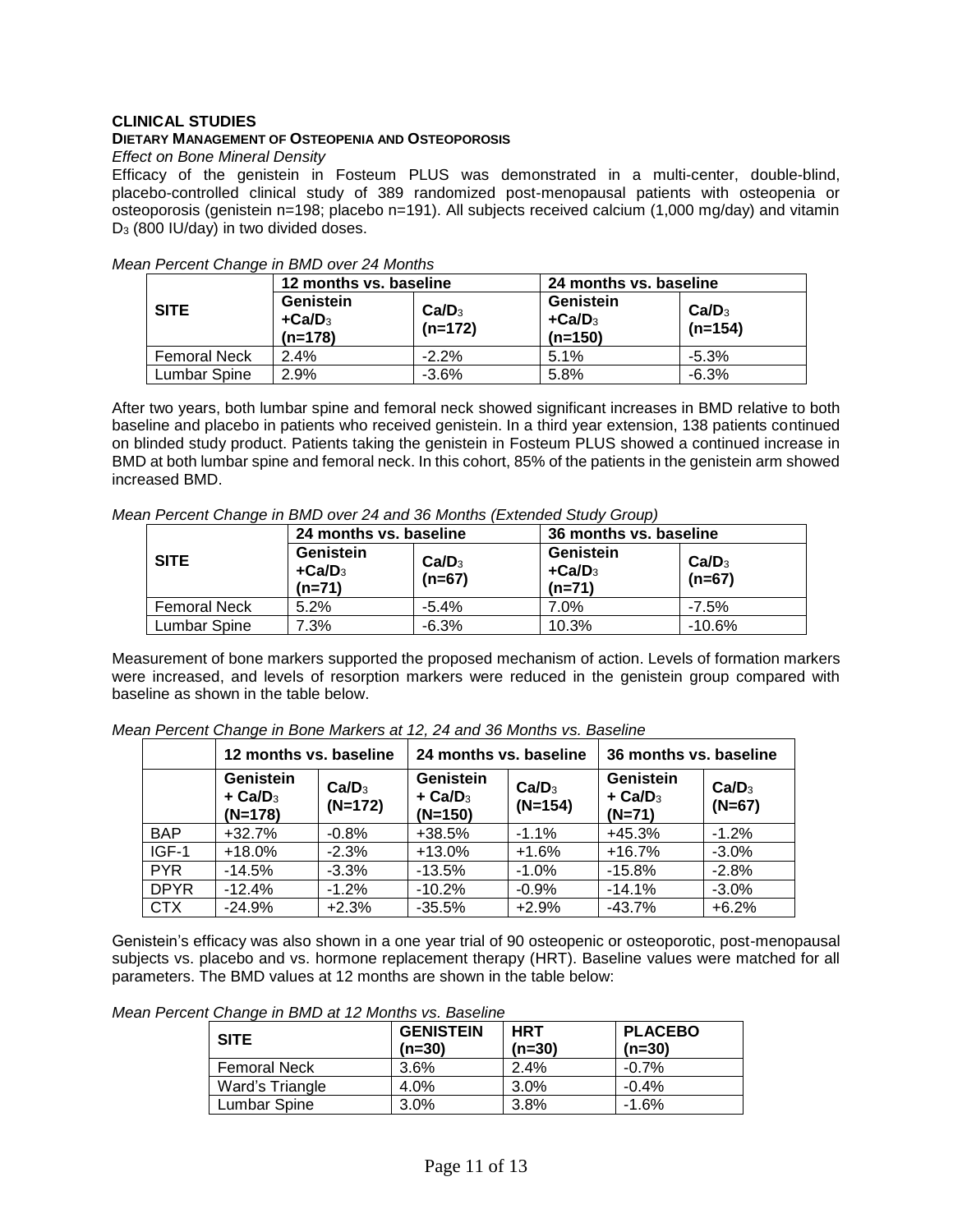## **TRANS-MENAQUINONE-7**

In large epidemiological studies, low serum  $K_2$  levels have been associated with increased risk of low bone mass and osteoporotic fractures. In a study, 94 osteoporotic postmenopausal women treated with HRT for >1year, were started on menaquinone. In 84 of the patients, BMD increased by 2.9% after 1 year, and reached and maintained a plateau of 5.4% increase (+/-1.2%) after 3 years. In the remaining 10 patients, BMD fell slightly after reaching a plateau. Multiple other studies have shown improvement of markers of bone metabolism with vitamin  $K_2$  administration, and these findings were reflected in improvements in BMD and fracture rates. Other studies have suggested that vitamin  $K_2$  improves bone quality independent of its effects on BMD.

Numerous epidemiological and interventional studies have demonstrated that vitamin MK-7 increases bone and plasma levels of the active (carboxylated) form of osteocalcin, increases bone mineral content (BMC) and, to a lesser extent, bone mineral density (BMD) and bone strength. Uncarboxylated osteocalcin (un-OC) levels have been shown to positively correlate with fracture risk. In one study of 195 women aged 70-101 years, 23% were found to have elevated levels of un-OC. 15 of which suffered a hip fracture in an 18 month follow-up period giving a relative risk of 5.9. Review articles and other reports, including a prospective longitudinal study of 7598 elderly women have demonstrated reduction in fracture risk independent of BMD suggesting MK-7improves structural bone quality. A 3 year randomized trial of 120 postmenopausal women treated with 180 mcg MK-7 daily vs.124 placebo treated women (published in 2013) found reduction of plasma un-OC of 58% in those given MK-7 vs. 4% in the placebo group. After 3 years the MK-7 treated group had significantly less bone loss in the femoral neck (p=0.023 for BMC and p=0.014 for BMD) and lumbar spine (p=0.001 for BMC and 0.111 for BMD). In the MK-7 group there was less loss of vertebral height in T10-12 (p=0.003) although no differences were seen in T7-9 and L1-3. One (1) clinical fracture occurred in the MK-7 treated women and 6 in the placebo group.

## **TRANS-MENAQUINONE-7 AND CORTICOSTERIOD-INDUCED BONE LOSS**

In a short-term study (10 wks) of 20 patients, menaquinone halted prednisolone-induced loss of BMD in patients taking both trans-menaquinone-7 and prednisolone.

### **FRACTURE DATA**

The studies performed on the genistein in Fosteum PLUS to date were not intended to assess new incident fractures. These studies showed reduced markers of bone resorption, increased markers of bone formation and increased BMD in clinical trials. Anecdotally, in the 389 patient clinical trial comparing genistein to placebo over a three-year period, there were three fractures of the sacrum in the placebo (calcium and vitamin D<sub>3</sub>) group while no fractures were observed in the genistein group. Studies in animals have demonstrated an increase in bone quality including an increase in bone breaking strength and improvement in architecture on histological examination after genistein administration.

In epidemiological studies of populations with high serum concentrations of genistein and menaquinone, there is a large reduction in the observance of fracture when compared with populations demonstrating low concentrations of genistein and menaquinone. No specific clinical trials using fracture as an endpoint have been performed on either the genistein or the menaquinone-7 in Fosteum PLUS as the reported data on fracture came from food-based studies.

# **OVER USAGE**

# **CALCIUM COMPOUNDS**

Supplemental calcium should be administered with caution in patients with high bone turnover states, such as Paget's disease, and in patients with a history of calcium containing urolithiasis, hyperparathyroidism and certain renal tubular abnormalities.

### **GENISTEIN AGLYCONE**

There are no known cases of over usage of the genistein in Fosteum PLUS. Animal studies have shown that consuming the equivalent of 75 Fosteum PLUS capsules at one time did not produce adverse events. If an over usage were to occur, patients should be managed by systematic and supportive care as soon as possible following product consumption.